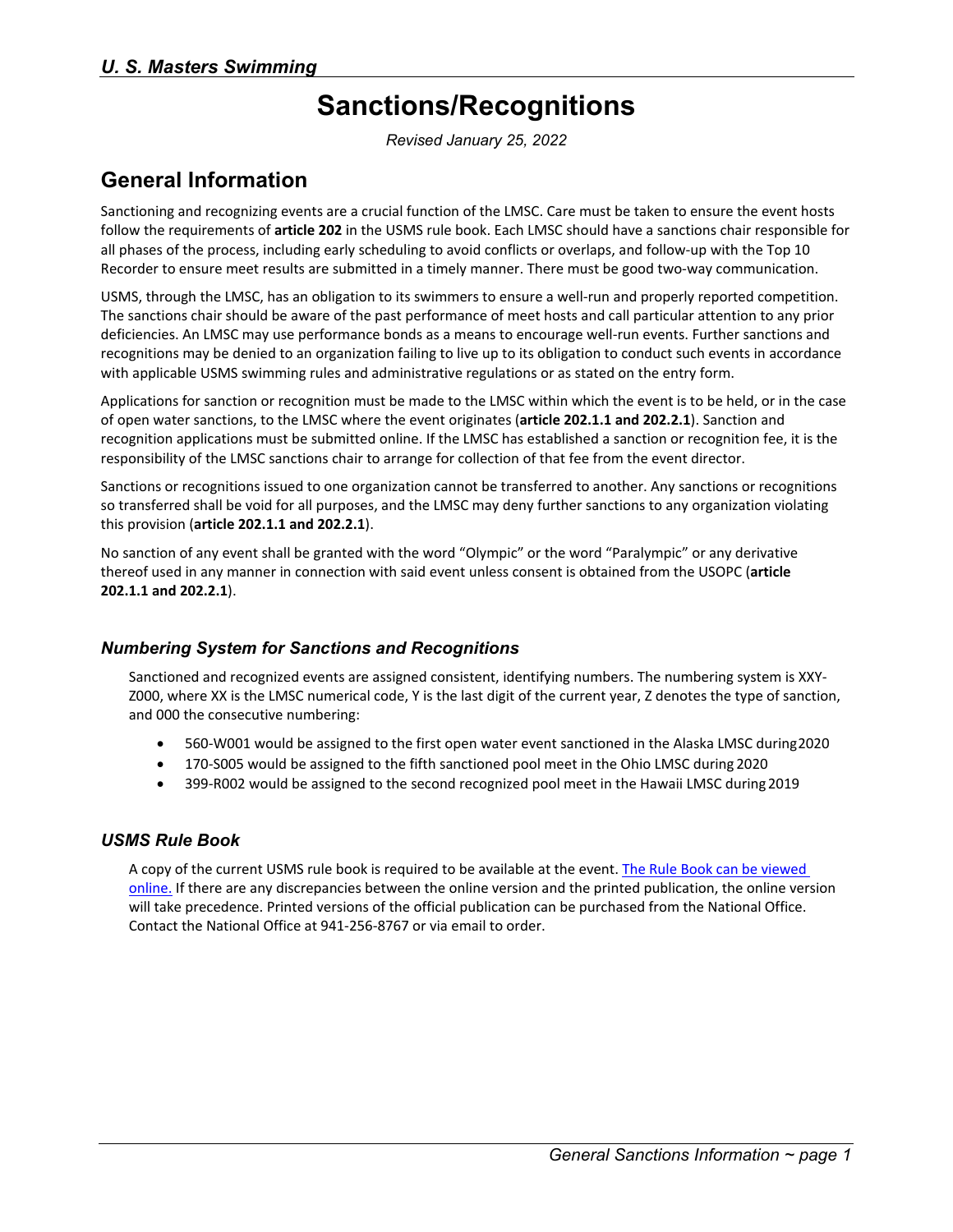## **Sanctioned, Recognized, and Dual-Sanctioned Events**

#### *Sanctioned Events*

- ALL competitors in sanctioned events must be USMS members or a member of a FINA-recognized national governing body for Masters swimming (**article 202.1**).
- Because all participants are USMS members, they are covered by liability and excess personal accident insurance during the event. For additional information on insurance coverage, refer to the Insurance section of the online USMS Guide to Local Operations.
- Times achieved at sanctioned events, conducted in strict compliance with all mandatory swimming rules of the USMS rule book, as defined in Part 1, shall be considered for USMS national records, USMS Top 10 times, and FINA Top 10 and world records (SCM and LCM courses) (**article 202.1**).
- World Records can only be set in FINA or USMS sanctioned, timed finals meters competitions. If a USMS swimmer is competing in a dual sanctioned meters competition that is being conducted in a preliminary and finals format, the USMS swimmer may only compete in the preliminary session each day if they wish for their times to count for World Records.

#### *Recognized Events*

- In recognized events, participants are not required to be USMS members. Only the times of currentlyregistered USMS members can be counted for USMS records and Top 10 (**article 202.2**).
- Recognized events and their participants are **not** covered by liability and excess personal accident insurance.
- The conduct of a recognized event shall conform to relevant USMS swimming rules and administrative regulations. See **article 202.2.1** for a list of relevant rules.
- Times achieved at recognized events may be considered for USMS national records and Top 10 times if a **designated USMS observer** is present and verifies in writing that the conduct of the competition conforms to the relevant USMS swimming rules and administrative regulations. Times achieved at recognized events are not eligible for FINA Top 10 or world records (**article 202.2**). The required Observer report can be found in **Appendix B** of the USMS rule book. USA Swimming meets are automatically recognized and do not require an observer.
- Sanctions chairs are not allowed to approve recognitions for USA Swimming meets. If a USA Swimming meet wishes to allow adult participants who are NOT members of USA Swimming, but are members of USMS, the meet must apply for a SANCTION with USMS (not a recognition). This is because USMS only provides insurance coverage to sanctioned meets (not recognized meets). In a dual-sanctioned USA Swimming/USMS meet, the participants who are competing as members of USA Swimming are covered by USA Swimming's insurance, and the participants who are competing as members of USMS are covered by USMS's insurance.
- USA Swimming meets, both sanctioned and approved, are automatically considered to be recognized and they do not need to apply for USMS recognition. All relevant USMS rules, including those for pool measurement, must be met for times to count for a USMS member who participates in a USA Swimming meet under his USA Swimming membership number. It is the responsibility of the swimmer to submit times obtained in these meets, along with complete documentation, to the LMSC Top 10 Recorder (**article 202.2**).
- Meets sanctioned by a FINA member federation shall be considered for USMS national records and Top 10 times without formal application for recognition if the USMS member(s) register for the meet as USMS members. It is the responsibility of the swimmer to submit times obtained in these meets, along with complete documentation, including pool measurement forms if applicable, to the LMSC Top 10 Recorder (**article 202.2**).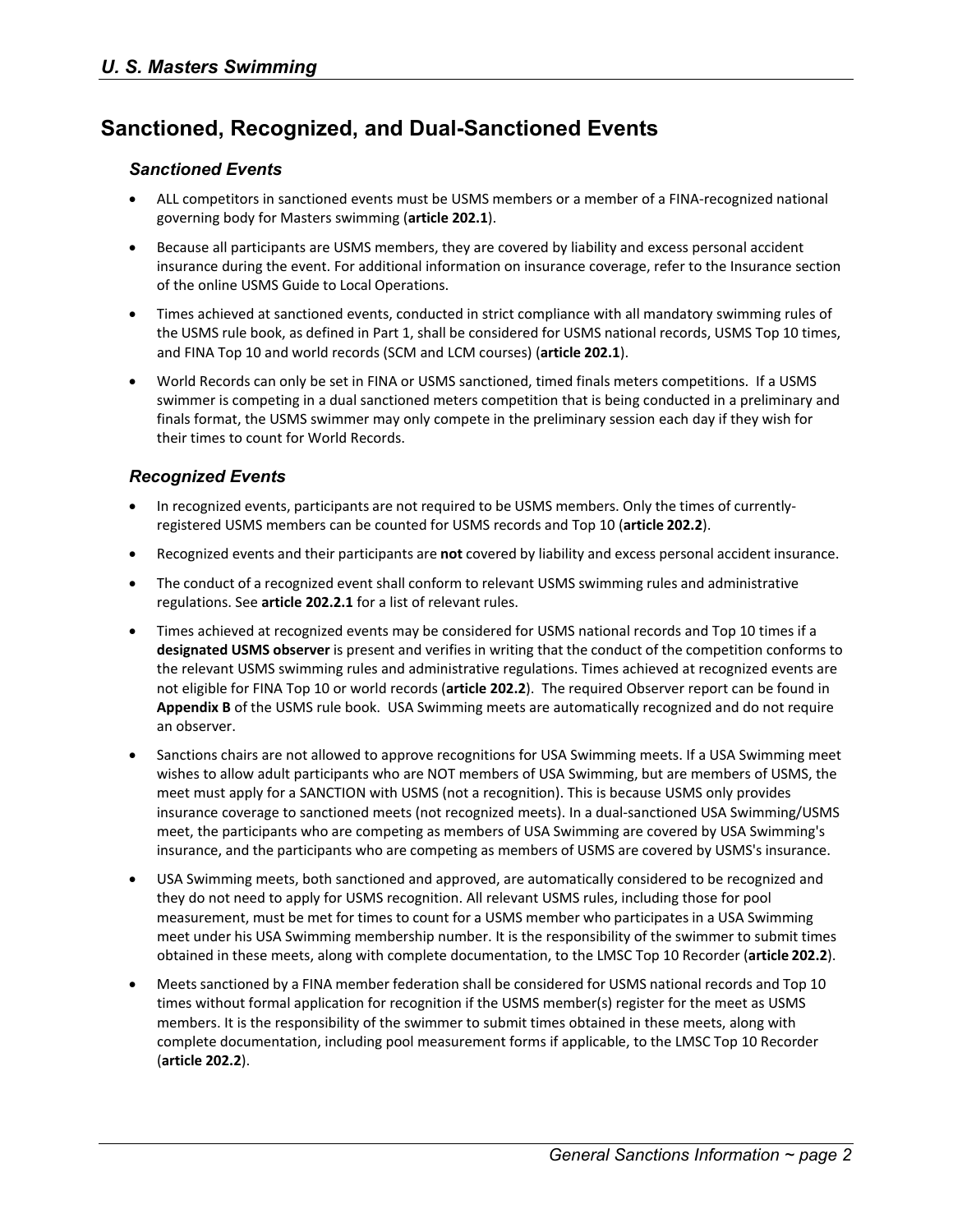| <b>Summary of Differences Between</b><br><b>USMS-Sanctioned and USMS-Recognized Events</b>                            |                                                                                      |
|-----------------------------------------------------------------------------------------------------------------------|--------------------------------------------------------------------------------------|
| <b>USMS-sanctioned event</b><br>(pool or open water)                                                                  | <b>USMS-recognized event</b><br>(pool only)                                          |
| All participants must be currently-registered<br><b>USMS</b> members                                                  | Participants are not required to be USMS<br>members                                  |
| Participants are covered by USMS liability and<br>participant accident insurance                                      | No insurance coverage from USMS                                                      |
| Times swum by USMS members are eligible for:<br>USMS Top 10<br>USMS national records<br>FINA Top 10 (SCM & LCM meets) | Times swum by USMS members are eligible for:<br>USMS Top 10<br>USMS national records |
| FINA world records (SCM & LCM meets)                                                                                  |                                                                                      |

### *Dual-Sanctioned Events (USMS & USA Swimming)*

Dual-sanctioned events must obtain sanctions from both USMS and USA Swimming. Both sanctions must be held by the USA Swimming host organization. It is recommended that the same person who applied for the USA Swimming sanction also apply for the USMS sanction. The USA Swimming meet director must be in agreement that the meet is to be dual-sanctioned with USMS. Participants in the event must be members of one of the two organizations. Those that are members of both must select one organization with which to compete for the entire meet. Dual membership cannot be used to exceed the daily event limits imposed by either organization. Automatic recognition of times achieved by a USMS swimmer competing in the USA-S portion is still available. The host organization cannot be required to accept a participant from either USMS or USA Swimming that would otherwise be barred from participation by their respective organizations.

A dual-sanctioned event must still meet the relevant USMS requirements in order for insurance coverage to be in effect. These requirements include, but are not limited to, all USMS participants being currently registered USMS members; and all USMS participants signing the USMS waiver and release of liability form.

A dual-sanctioned event must still meet the following USMS requirements in order for times to count for USMS records and Top 10:

- Pools must meet the USMS pool measurement requirements (even if measurements are not required by USA Swimming)
- USMS Record and Top 10 submissions must comply with all USMS documentation requirements.

A more detailed description of the types of dual-sanctioned events may be found in **Appendix B** of the USMS rule book.

**Please see the Guide to Local Operations, Sanctions: Dual Sanction Meets for more complete information about the dual-sanction requirements.**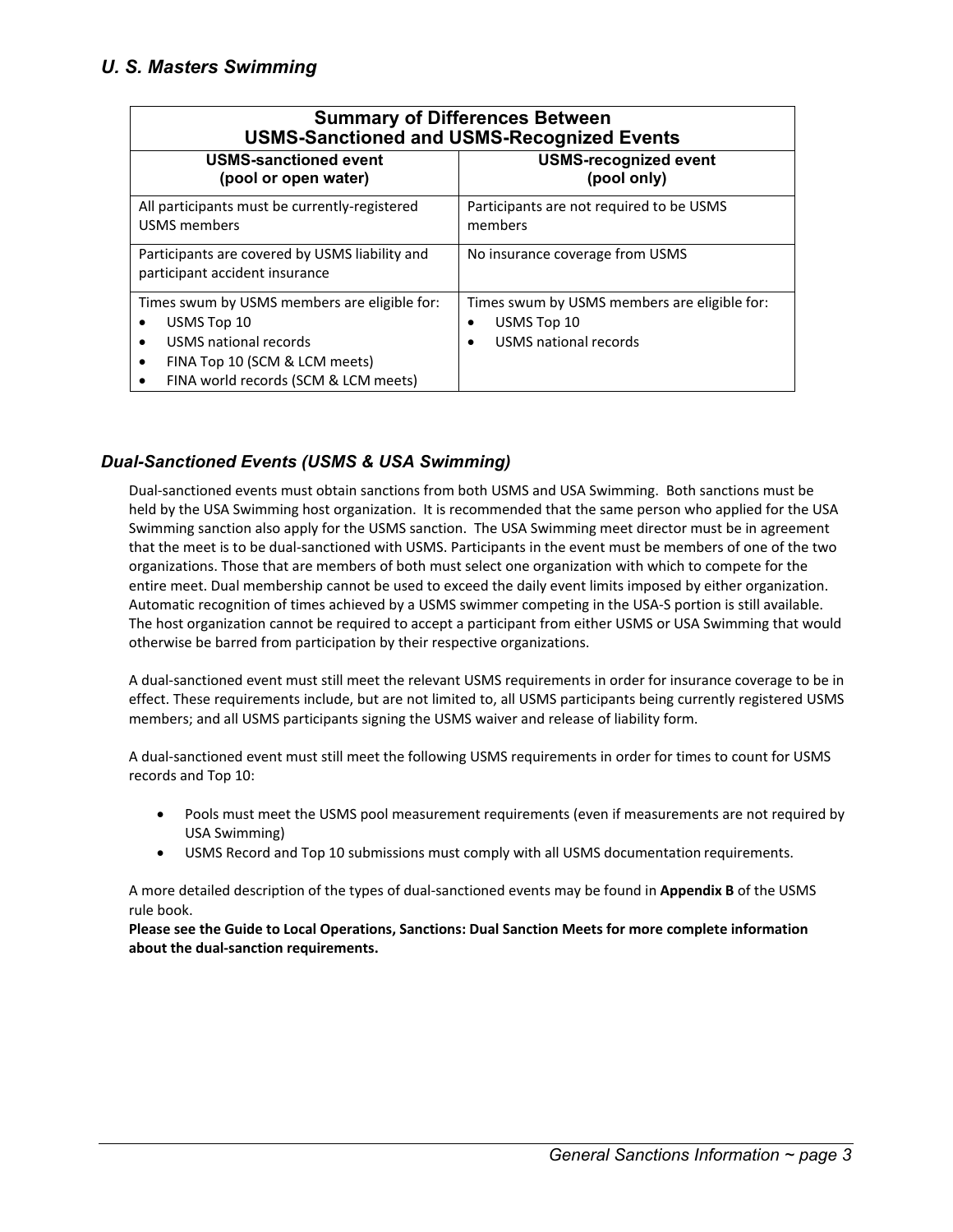### *U. S. Masters Swimming* **Pools and Facilities**

Before approving a sanction or recognition request, it is the LMSC sanction chair's responsibility to determine whether the pool appears in the USMS list of measured pools and whether it meets the minimum length requirements. If the pool does not appear in the list of measured pools, and the LMSC does not have measurements on file, the sanctions chair should mark the sanction or recognition request as **not meeting** USMS pool measurement requirements. (If measurements are obtained later, the approved online sanction or recognition can be updated to reflect that the pool now meets measurement requirements.)

- All pools used in competition must be in strict compliance with mandatory facilities standards, including pool length, in order for times to be accepted for USMS Top 10 and record consideration. A "Pool Length Certification Form" must be on file with USMS or submitted with the application for sanction or recognition.
- The USMS list of measured pools can be found in the online Guide to Local Operations.
- Sanctions and recognitions may be issued for events contested in pools that do *not* meet minimum USMS facilities standards. In these cases, results **cannot** be considered for USMS Top 10 and records. Meet entry information for contests in such pools must clearly state "The length of the competition course has been measured and is NOT in compliance with USMS articles 105.1.7 and 106.2.1: Times achieved in the meet will NOT be eligible for USMS Top 10 and records." **(article 106.1.3 and 202.1.1A(3)(b))**
- For events swum in a pool using a moveable bulkhead:
	- Before the meet begins, initial measurements of all lanes must be taken (if not on file with USMS), or of the two outside lanes and a center lane (if a full set of measurements is on file with USMS), and
	- The pool's length must be verified for bulkhead placement after each session. "Pool Length Certification Forms" from each session must be submitted, after the meet, to the LMSC Top 10 Recorder. They should also be included with any USMS record applications (**article 105.1.7**).

## **Entry Forms – Required statements**

- The entry forms must contain the language of the USMS waiver and release of liability form as stated in USMS policy. The release can be found in the Insurance section of the USMS online Guide to Local Operations. All swimmers, before participating, shall have signed the liability release **201.1A(1), 204.1**
- The event entry forms and programs must bear the statement "Sanctioned by (LMSC name) for USMS Inc." in accordance with **article 202.1.1A(2)**
- The meet entry information shall include ONE of the following statements (a through d) per **article 202.1.1A(3)**:
	- (a) The length of the competition course without a bulkhead is in compliance and on file with USMS in accordance with articles 105.1.7 and 106.2.1.
	- (b) The length of the competition course has been measured and is NOT in compliance with USMS articles 105.1.7 and 106.2.1: Times achieved in the meet will NOT be eligible for USMS Top 10 and records.
	- (c) The length of the competition course is not on file with USMS. Eligibility of times achieved in this meet will be contingent upon pool length measurement and approval with USMS; if bulkheads are present, their placement must also be confirmed by measurements at the meet (USMS articles 105.1.7 and 106.2.1).
	- (d) The length of the competition course is in compliance and on file with USMS in accordance with articles 105.1.7 and 106.2.1, but as a bulkhead course, is subject to length confirmation. Eligibility of times for USMS Top 10 and records will be contingent on verification of bulkhead placement.
- If the event is being conducted in a facility that does not meet the mandatory facilities standards, the results of the meet shall not count for USMS records and Top 10 and it must be noted in the meet announcement that the facility is noncompliant. **(article 106.1.3)**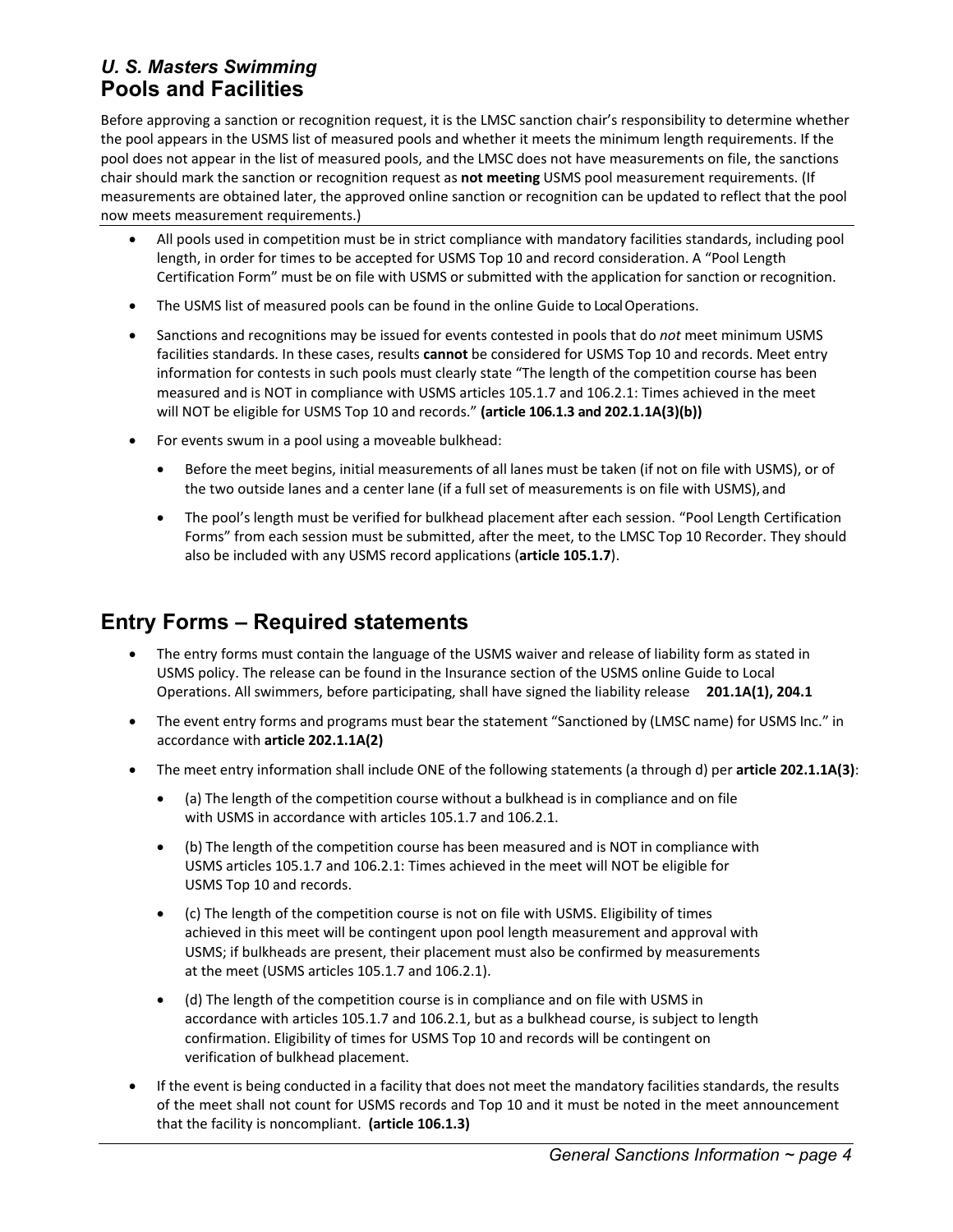- If it is not possible to provide timing systems that will satisfy the requirements for world records, USMS records, or Top 10 submission (articles 103.18.5-103.18.7), the meet announcement must include a statement informing swimmers that times cannot be accepted for records or Top 10. **(article 201.1.1A(4))**
- A copy of the member's registration card, or proof of registration acceptable to the LMSC, must accompany all entries. However, at the discretion of the meet director and exclusive of national championship meets, a swimmer may enter indicating "number pending," as long as proof of membership is presented prior to the swimmer's participation in the event (**article 202.1**).

### *Online Event Entry*

Before approving a sanction for an event that will utilize online entry, the Sanctions Chair should verify the following:

- That the online entry system includes the language of the USMS waiver and release of liability form and an affirmative method for indicating acceptance of the liability release (e.g., "I accept" button). The liability release and acceptance should be designed in such a manner that it is clear to the entrant that he or she is accepting the terms of the liability release.
- That the online entry system operates such that the entrant may not proceed to completion of the entry without affirmatively clicking acceptance of the USMS waiver and release of liability form.
- That records that provide evidence of acceptance of the liability release will be maintained by the event director or sanctioning LMSC for at least the period of the personal injury or wrongful death statute of limitations, whichever is longer, for the state in which the event takes place. A minimum of ten years is recommended.
- That the online entry system includes a method for determining, within reason, that the entrant is the person accepting the liability release.
- That the system, or the event director, will verify that the entrant/participant is a currently-registered USMS member. This may include such methods as electronic verification of the USMS membership number or requiring participants to show their USMS membership cards prior to participating on the day of the event.

## **Meet Procedures**

- Officials: There must be at least two officials (**article 103.2.1**). The referee must be certified as a stroke and turn judge, starter, or referee by USA Swimming, YMCA, or any other USMS-approved certifying body (see **appendix B** of the USMS rule book for the complete list of approved certifying bodies).
- Events labeled as "Choice" or "Open," where any stroke is allowed, are not eligible for Top Ten or USMS records and cannot be included in a Top Ten submission. This is true even if the swimmer gets permission from the meet director and has the stroke judge watch the event. For an event to be counted for Top Ten or records, it must be labeled as Free, Back, Breast, Fly or IM. Rule book **article 102.5** includes a list of events that are eligible for Top Ten.
- If no separate facility is available, provisions for warm-up/warm-down must be made as follows **(article 102.4):**
	- In pools of five lanes or more, one lane shall be set aside for continuous warm-up/warmdown during the conduct of the meet.
	- In pools of fewer than five lanes, swimmers shall be allowed to swim to the other end of the pool at the end of each heat, and a warm-up/warm-down period shall be offered at least once during each half-hour of competition.
- While in-person signing of the liability release on the day of the event is not required, sanctions chairs and event directors are free to include this requirement for extra assurance of compliance with the release requirement.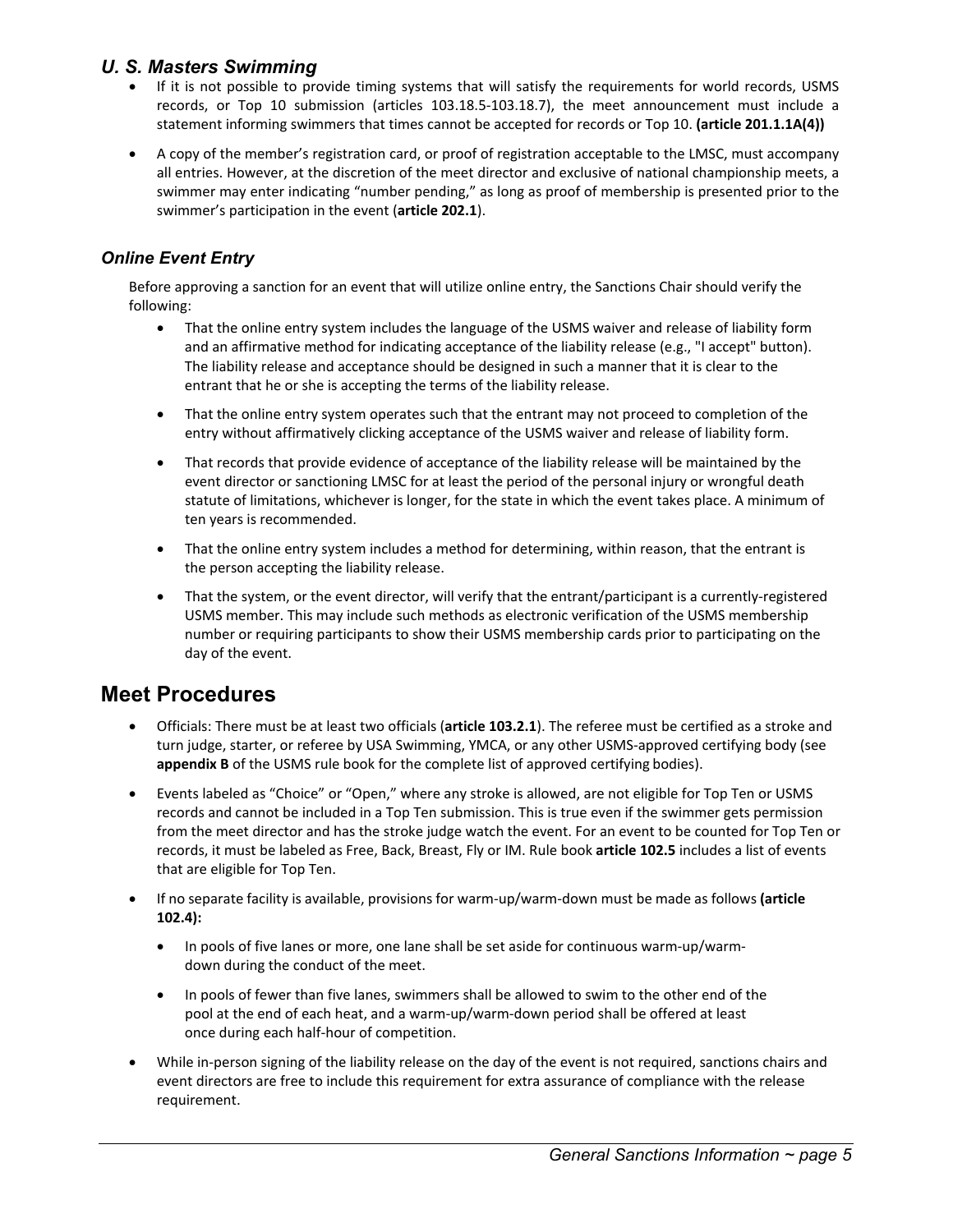• USMS National Championships (both pool and long distance) shall allow entrants to register for the event on paper even if online entry is utilized.

## **Open Water**

Open water events require a second level of approval. After the LMSC sanctions chair approves the sanction request, it is forwarded to the USMS Open Water Compliance Coordinator. The Coordinator reviews the event safety plan and approves it. The sanction number is then assigned to the event.

Open Water sanction guidelines are found in **article 203** and in th[e Long Distance and Open Water section of the](https://www.usms.org/gto/gto_longdist)  Guide to Local [Operations.](https://www.usms.org/gto/gto_longdist)

## **Checklist for Sanctions Chairs**

This checklist covers some of the items described in this document that should be reviewed or verified when reviewing a sanction or recognition request. See **article 102** and **article 202**.

- Does the event host understand the difference between sanction vs recognized events and have they chosen the correct one?
- If the event is recognized, have arrangements been made for a designated USMS observer to be present to verify in writing that the conduct of the event conforms to the relevant USMS rules and regulations? (USA meets are exempt from the observer requirement.) One version of the observer report can be found in the USMS Rulebook Appendix B. (202.2)
- Does the competition pool meet the mandatory facilities standards? (106.1.3, 106.2-106.19)
- Does the pool have an initial USMS measurement on file? If not, it is recommended that the pool be measured before the meet. (105.1.7A-105.1.7B)
- Does the course contain a bulkhead? if so, additional measurements will be required before and after each session. (105.1.7C)
- Will the order of events be published at least one week prior to the entry deadline? This is required. (102.5.7)
- Will the timing systems used satisfy the requirements for world records, USMS records or Top 10 submissions? (103.18.5-103.18.7)
- Is the event host aware that events labeled as "Choice" or "Open," where any stroke is allowed, are not eligible for Top Ten or USMS records and cannot be included in a Top Ten submission?
- Is the meet director aware that all information used to compile results and records (including results, timing printouts or tapes, time cards, heat sheets, timer's heat sheets or swimmer lists) must be kept a minimum of two years after the conclusion of the meet? This includes electronic entry data storage.

#### **Meet Announcement Checklist See USMS Rulebook articles 102 and 202.**

#### **This checklist covers items that are required (R) or recommended to be included in a meet announcement**

- \_\_\_ the current USMS waiver and release of liability form is included (for sanctioned events) (202.1.1A) **(R)**
- \_\_\_ the "sanctioned by" or "recognized by" statement (202.1.1A(2)) **(R)**
- \_\_\_ the appropriate pool measurement statement provided in the rulebook listing whether or not the pool meets standards for official times to count (one statement from 201.1A(3) (a) – (d)) **(R)**
- \_\_\_ if the timing system requirements of 103.18.5-103.18.7 cannot be met, a statement that official times cannot be submitted for world records, USMS records, and/or Top 10. (103.18.9, 202.1.1A(4)) **(R)**
- \_\_\_ if mandatory facilities standards [M] cannot be met, a statement that events conducted in the facility are noncompliant and times will not count for USMS records and Top 10 (106.1.3, 202.1.1G(4)) **(R)**
- \_\_\_ the starting time of the meet and entry deadline (see 102.11 for information about changing a program or postponement) **(R)**

\_\_\_ the warm-up and warm-down space and procedures (standard meets: 102.4.1) (dual-sanctioned meets: 102.4.2) **(R)** \_\_\_ the order of events and format (any events labeled "choice" or "open" are not eligible for USMS official purposes)

(102.5.1-.2, 102.5.5, 102.5.7, Guide to Local Operations, Sanction/Recognition: Meet Procedures) **(R)** \_\_\_ if the events are conducted in a format other than timed finals (short course yards meets only), the process for